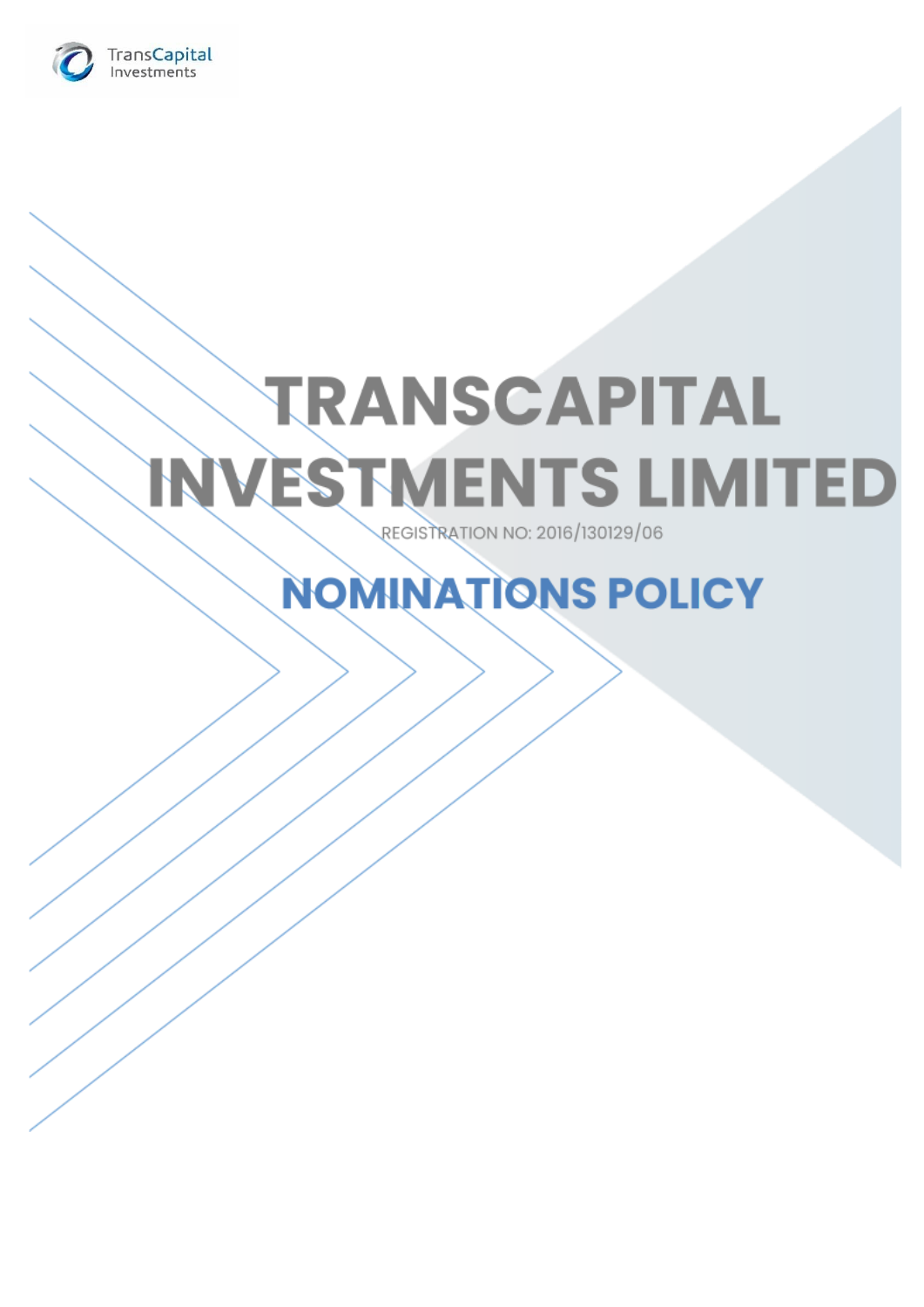# **NOMINATIONS POLICY**

#### **INTRODUCTION**

The board of directors (the "Board") of TransCapital Investments Limited ("TransCap") wish to adopt this nominations policy which regulates the procedures for appointing directors to the Board.

This policy should be read together with the Transaction Capital Limited ("Transaction Capital") Board Charter which is applicable to TransCap, the terms of reference of the Nominations Committee of Transaction Capital which applies to the nomination of TransCap directors, the TransCap Memorandum of Incorporation (the "TransCap MOI"), the Companies Act No. 71 of 2008 (the "Companies Act"), the JSE Limited Debt Listings Requirements, the King IV Report on Corporate Governance for South Africa 2016 and any other applicable law, best practice or regulatory provisions as deemed applicable by the board in their sole discretion. In the event any principles contained herein conflict with the TransCap MOI, the TransCap MOI shall prevail.

# **NOMINATIONS COMMITTEE AND COMPOSITION THEREOF**

- 1. The Nominations Committee (the "Committee") is constituted as a Committee of the board of directors of Transaction Capital.
- 2. The Committee must comprise at least three non-executive directors, a majority of whom must be independent non-executive directors.
- 3. Members of this Committee are nominated by the board of Transaction Capital.
- 4. The chairman of the board of Transaction Capital will be the chairman of the Committee.
- 5. The members of the Committee must have sufficient experience, qualifications, knowledge and independence to fulfil their duties.

#### **NOMINATIONS COMMITTEE ROLE AND RESPONSIBILITIES**

#### **Role**

- 1. The role of the Committee is to identify suitable candidates for appointment to the board of Transaction Capital and associated companies, including Transcap, and to assist the board in ensuring that:
	- a. the board has the appropriate composition for it to execute its duties ethically and effectively;
	- b. the board comprises the appropriate balance of knowledge, skills, experience, diversity and independence for it to discharge its governance role and responsibilities objectively and effectively;
	- c. the board has a policy on the promotion of diversity at board level, (specifically including gender and race diversity) and reports on the implementation thereof in the Transaction Capital annual report;
	- d. directors are appointed through a formal process;
	- e. there is induction and ongoing training and development of directors; and
	- f. there is a formal succession plan for the board, chief executive officer and senior management appointments.

#### **Responsibilities**

- 2. The Committee must perform all the functions necessary to fulfil its role as stated above, including, but not limited to the following:
	- a. ensure the establishment of a formal process for the appointment of directors, including:
		- i. identification of suitable members of the board;
			- ii. performance of reference and background checks of candidates prior to nomination; and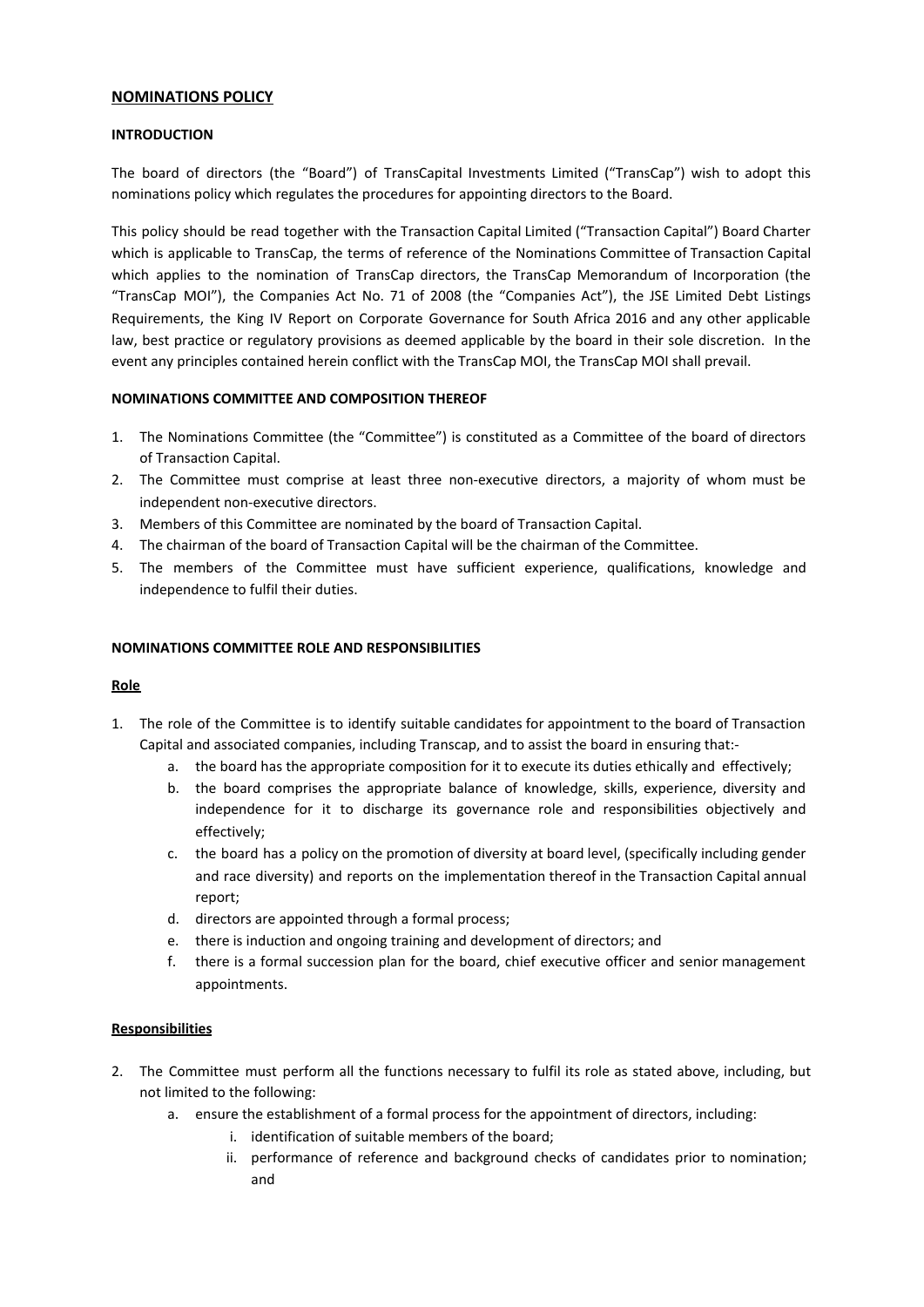- iii. formalising the appointment of directors through an agreement between Transaction Capital or TransCap (as applicable) and the director.
- b. oversee the development of a formal induction programme for new directors;
- c. ensure that inexperienced directors are developed through a mentorship programme;
- d. oversee the development and implementation of continuing professional development programmes for directors;
- e. ensure that directors receive regular briefings on changes in risks, laws and the environment in which the Transaction Capital group of companies operates;
- f. consider the performance of directors and take steps to remove directors who do not make an appropriate contribution;
- g. find and recommend to the board a replacement for the chief executive officer when that becomes necessary;
- h. ensure that formal succession plans for the Board, chief executive officer and senior management appointments are developed and implemented; and
- i. nominate the re-election of eligible directors.
- 3. If the proposed candidate to the board is a "*Domestic Prominent Influential Person*", as such term is defined in the Financial Intelligence Centre Act No 38 of 2001, the Committee shall perform all necessary background and media checks on the candidate, including our internal due diligence process in respect of PEP's.

# **NOMINATIONS COMMITTEE MEETINGS**

- 1. The Committee must hold sufficient scheduled meetings to discharge all its duties as set out in herein but must have a minimum of two meetings per year.
- 2. Meetings in addition to those scheduled may be held at the request of the chief executive officer, head of human resources or other members of senior management or at the instance of the board.
- 3. Committee members must attend all scheduled meetings of the Committee, including meetings called on an ad hoc-basis for special matters, unless prior apology, with reasons, has been submitted to the chairman or Company Secretary.
- 4. If the nominated chairman of the Committee is absent from a meeting, the members present must elect 1 (one) of the members present to act as chairman.
- 5. Meetings may take place by way of electronic means.
- 6. The minutes of meetings must be completed as soon as possible after the meeting and circulated to the chairman and the Committee members for review thereof. The minutes must be formally approved by the Committee at its next scheduled meeting.
- 7. A representative quorum for meetings is a majority of members present.
- 8. Each member of the Committee will have 1 (one) vote on any matter to be decided.
- 9. Individuals in attendance at Committee meetings by invitation may participate in discussions but do not form part of the quorum for Committee meetings.
- 10. Save as set out above, members of Committee may regulate Committee meetings as they deem fit.

#### **SELECTION CRITERIA AND CONSIDERATIONS**

In considering a candidate for appointment to the Board of Transcap, the Committee shall consider the skills, experience, knowledge and independence of the candidate including, but not limited to, –

- 1. the capacity of the candidate to discharge his/her duties as a director;
- 2. the integrity and reputation of the candidate;
- 3. the existence of any conflicts of interest relating to the candidate; and
- 4. any other relevant factors as may be determined by the Committee or the Board from time to time.